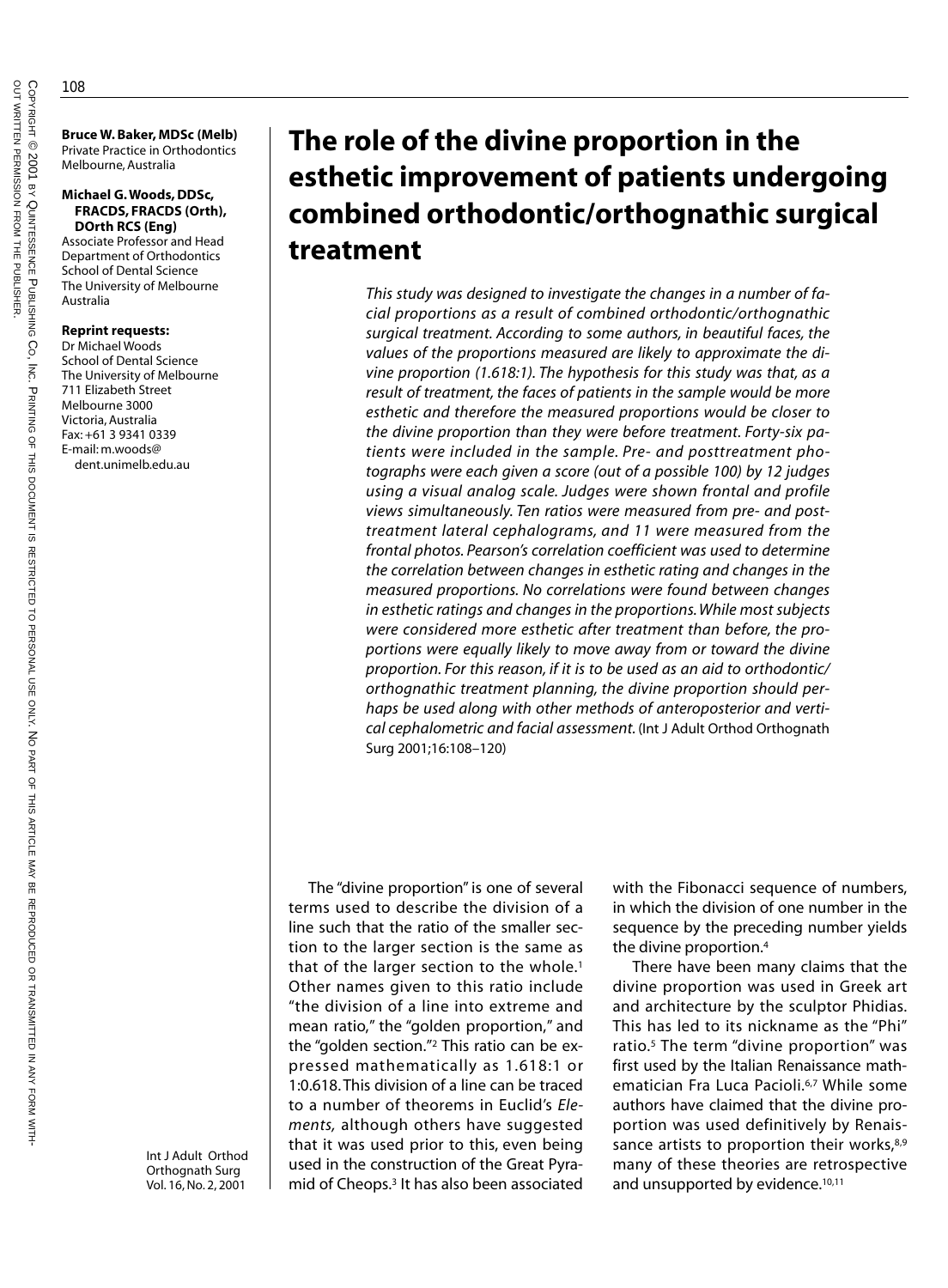A movement supporting the divine proportion began in Germany in the mid-19th century, when the term "golden section" was first used. <sup>2</sup> It was Zeising who first suggested that the golden section had particular esthetic qualities and that anything composed in this proportion would be considered beautiful.10 At the time, this theory was supported by the esthetic experiments of Fechner,<sup>12</sup> who showed that people preferred rectangles whose sides were in the divine proportion versus other rectangles.

From this time on, debate has raged as to the esthetic qualities of the divine proportion, and many have questioned the validity of Fechner's findings.13–15 The use of the proportion in art and architecture has, again, been both advocated and condemned.16–19 It may have been used in the Cubism movement in art,20 but again the evidence for this is contradictory.<sup>21</sup> Perhaps the most acclaimed proponent of the golden section in recent times was the French architect Le Corbusier, who based his Modulor system on this ratio.<sup>22</sup> The divine proportion has also been claimed to have been used in music,<sup>23,24</sup> has been identified in the growth and structure of plants (phyllotaxis),25–27 and may even play a role in psychology and personal relationships.28

In 1946 Matila Ghyka, in his text *The Geometry of Art and Life,*<sup>29</sup> presented an analysis of the face of tennis champion Helen Wills, in which several measurements are shown to be in the divine proportion. Based partly on Ghyka's analysis, Seghers et al<sup>30</sup> described the reconstruction of a facial deformity using the divine proportion as a planning tool. Levin<sup>31</sup> and others32,33 have suggested that the divine proportion also provides a guide for the ideal sizes of teeth and could be used to aid prosthodontic treatment. Again, others have disagreed.<sup>34</sup> In 1982, Ricketts<sup>35</sup> claimed to have found a large number of golden proportions after examining lateral and frontal cephalograms that he considered ideal. He also found, after examining photos of models, a number of divine ratios within the face. Ricketts<sup>35,36</sup> therefore advocated the use of these divine proportion ratios as guides for planning orthognathic surgery. With all this in mind, the

present study was designed to test the hypothesis that esthetic improvement after combined orthodontic/orthognathic surgical treatment could be correlated with a movement of these ratios toward the divine proportion.

## **Materials and methods**

The sample consisted of 46 patients and was taken from the records of 2 specialist orthodontists in private practice and from the records of the University of Melbourne Orthodontic Graduate Clinic. The only criteria for selection were that the patients had undergone a combined orthodontic/ orthognathic surgical treatment and that pre- and posttreatment lateral cephalographs and pre- and posttreatment frontal (non-smiling) and profile color facial photos were available. The sample consisted of 36 women and 10 men ranging in age from 15.1 to 46.3 years (mean, 24.5 years; standard deviation 8.4 years). Twenty-three of the patients had undergone bimaxillary surgery, 4 received maxillary surgery only, and 19 had mandibular surgery only.

#### *Measurements*

The pre- and posttreatment lateral cephalographs were hand-traced, and 10 of the 13 ratios that Ricketts<sup>35,36</sup> had suggested should be in the divine proportion were measured.These were:

- 1. Corpus axis length (1.618):condylar axis length (1.0)
- 2. Basal or cranial anterior base length (CC to N):distance from CC to Ar
- 3. Length of the hard palate (ANS-PNS):distance from PNS to the posterior border of the mandible
- 4. Distance from A to the anterior border of the mandible:distance from the anterior border of the mandible to the outline of the pharynx
- 5. Anterior length of FH (PtV to Or):distance from PtV to the glenoid fossa
- 6. Facial axis length (CC to Gn):posterior facial height (CC to Go)
- 7. Lower facial axis (Gn to ANS-Xi line): upper facial axis (the ANS-Xi line to CC)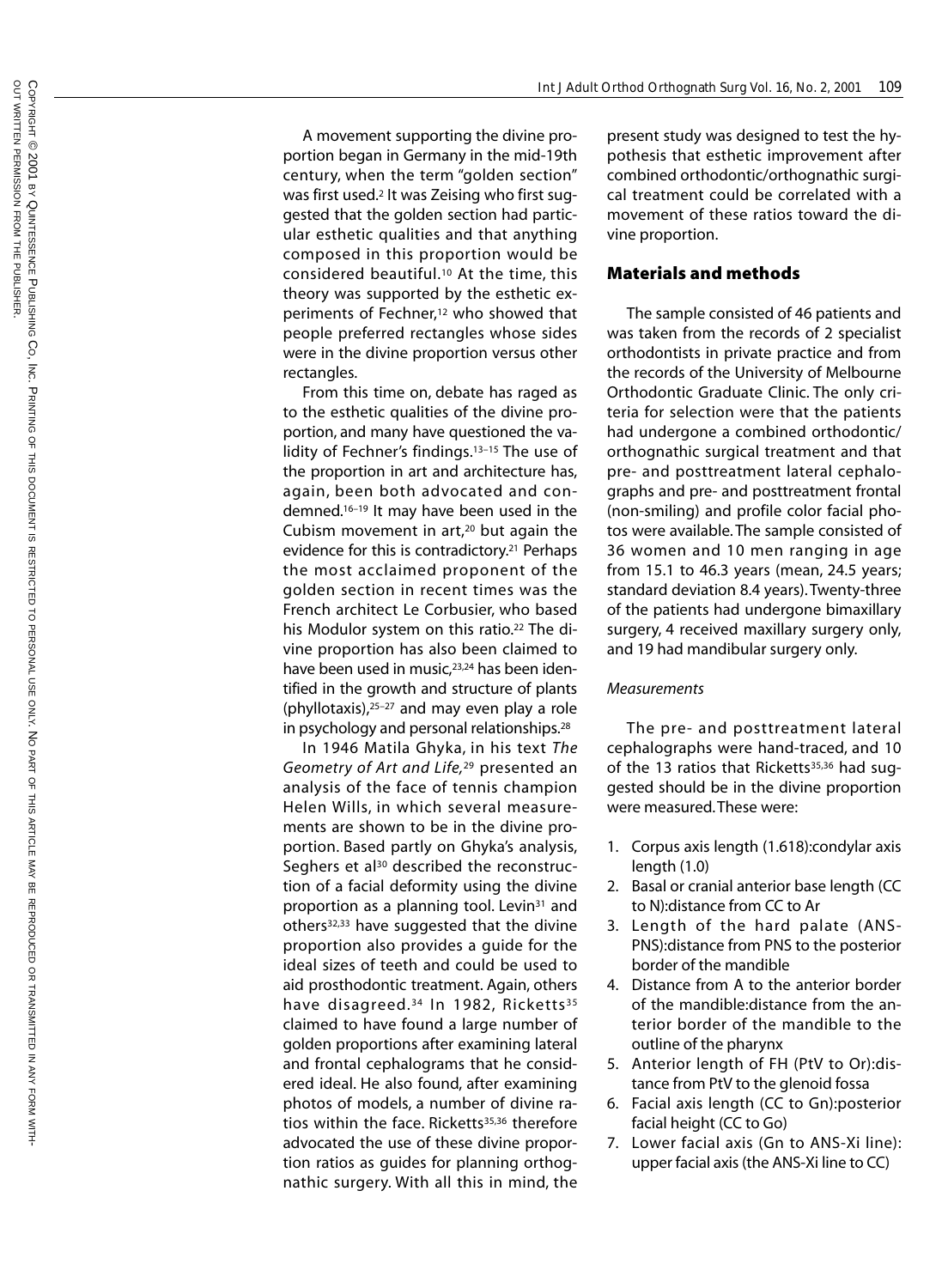

**Figs 1a and 1b** Divine proportion measurements from lateral cephalograms as per Ricketts.35,36

- 8. Distance from SPog to A:distance from A to FH
- 9. Distance from Me to the palate at the incisive canal:distance from the palate at the incisive canal to Ex
- 10. Distance from SPog to Ii:distance from Ii to A

These ratios are illustrated in Figs 1a and 1b. Three ratios that Ricketts<sup>35,36</sup> suggested were in the divine proportion were not measured. Two of these were the ratios S-N:S-Ba and the ratio ramus height (R3 to R4):ramus depth (R1 to R2). It was felt that orthognathic surgery would not alter these ratios. The third was the ratio PtV to the mesial of the mandibular first molar:mesial of the manidibular first molar to incision inferius. Ricketts<sup>36</sup> claimed to have used "normal" cases from a variety of sources to determine the proportions. It was not definitely stated, but it seems likely that these patients would not have had premolar extractions. The Peruvian patients that Ricketts originally examined,<sup>35</sup> for instance, all had 32 teeth. In the present sample,

some patients had had teeth extracted as part of their treatment, and this would have greatly affected the measurement from the lower molar to the lower incisor.

The frontal photos were then analyzed to measure the following ratios, as suggested by Ricketts<sup>35,36</sup>:

- 11. Ex to Me (1.618):Tr (defined by Ricketts as "a point at a triangle where the aponeurosis of the skull starts") to Ex (1.0)
- 12. Tr to AL:AL to Me
- 13. Me to AL:AL to Ex
- 14. Ex to Ch:Ch to Me
- 15. Ex to AL:AL to Ch
- 16. Me to Ch:Ch to AL

These ratios are illustrated in Fig 2. The following ratios were also calculated from the frontal photos, according to the analysis of Ghyka<sup>29</sup>:

17. Top of the head to Me (ie, head height) (1.618): maximum width of the head (1.0)

#### **Landmarks used**

the ramus

 $A = point A$ AL = alare lateralis (most lateral point of the ala of the nose) ANS = anterior nasal spine  $Ar =$ articulare  $Ba = b$ asion  $CC =$  cranial center  $Ch = chelion$  $Co =$ condylion Ex = exocanthion (lateral canthus of the eye) FH = Frankfort horizontal  $Gn = g$ nathion  $Go = q$ onion Ii = incision inferius  $Me =$  menton  $N =$  nasion  $Or = orbitale$ Pm = pterygomaxillare PNS = posterior nasal space PtV = pterygoid vertical  $S =$  sella SPog = suprapogonion, anteroinferior limit of mandibular dentoalveolus  $Tr = trichion$ Xi = calculated geometric center of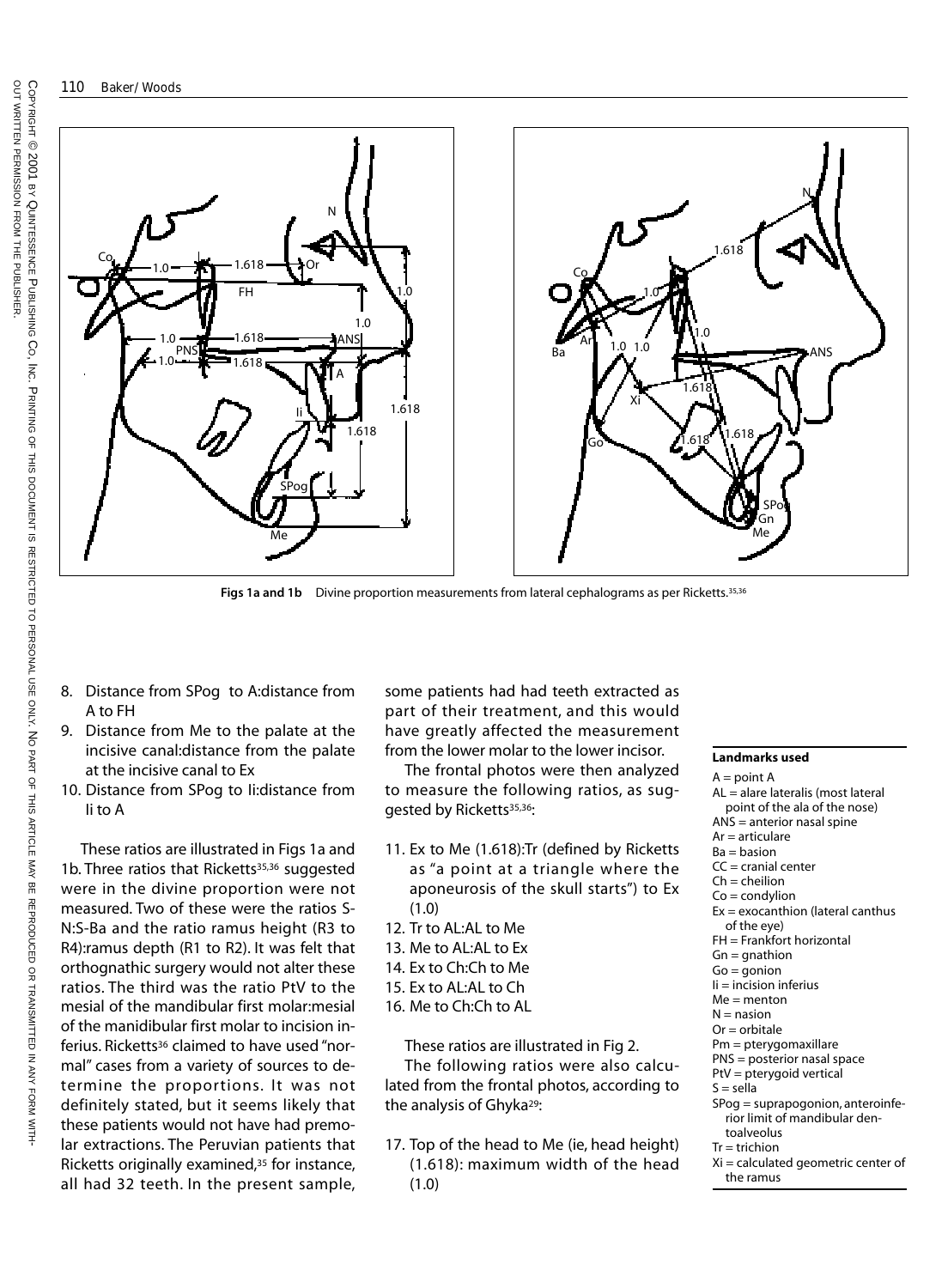

**Fig 2** Divine proportion measurements from frontal photographs as per Ricketts.35,36

- 18. Ex to Me:AL to Me
- 19. Tr to Ex:Ex to AL
- 20. Ex to Ch:Ex to AL
- 21. AL to Me:Ch to Me

These ratios are illustrated in Fig 3. A sixth ratio suggested by Ghyka,<sup>29</sup> ie, the top of head to Ex:Tr to Ex, was not calculated as, again, it was felt that this ratio would not change with surgery.

Having measured these ratios for both pre- and posttreatment records, the authors then calculated the absolute difference (ie, the difference, regardless of whether it was positive or negative) of each ratio from the divine proportion. It was then possible to determine whether or not the ratios were closer to the divine proportion after surgery than they were before surgery and by how much. An error study was conducted 4 weeks after the initial measurements were made. Ten patients were chosen at random, and both pre- and posttreatment radiographs were retraced and the 20 cephalometric measurements redone. The 12 measurements that make up the 6 ratios



**Fig 3** Divine proportion measurements from frontal photographs as per Ghyka.29

determined from the frontal photos (as per Ricketts<sup>35,36</sup>) were also redone for each of these 10 patients. According to the Student *t* test, the level of measurement error was found to be insignificant.

# *Esthetic rating*

Pre- and posttreatment frontal (nonsmiling) and profile photos were used for each patient. It was decided not to use a smiling photograph, since the irregularity of teeth might influence the esthetic rating of the patient. The photographs were of standard size, ie,  $8\times12$  cm. The frontal and profile photos were placed next to each other in a photo album that accommodated 2 photos per page. Therefore, at any time, the frontal and lateral photographs of 2 patients were visible to the rater.The 92 sets of photographs were placed randomly within the album. An additional pair of photos of a patient not included in the sample was placed on the first page of the album to allow the judges to familiarize themselves with the procedure.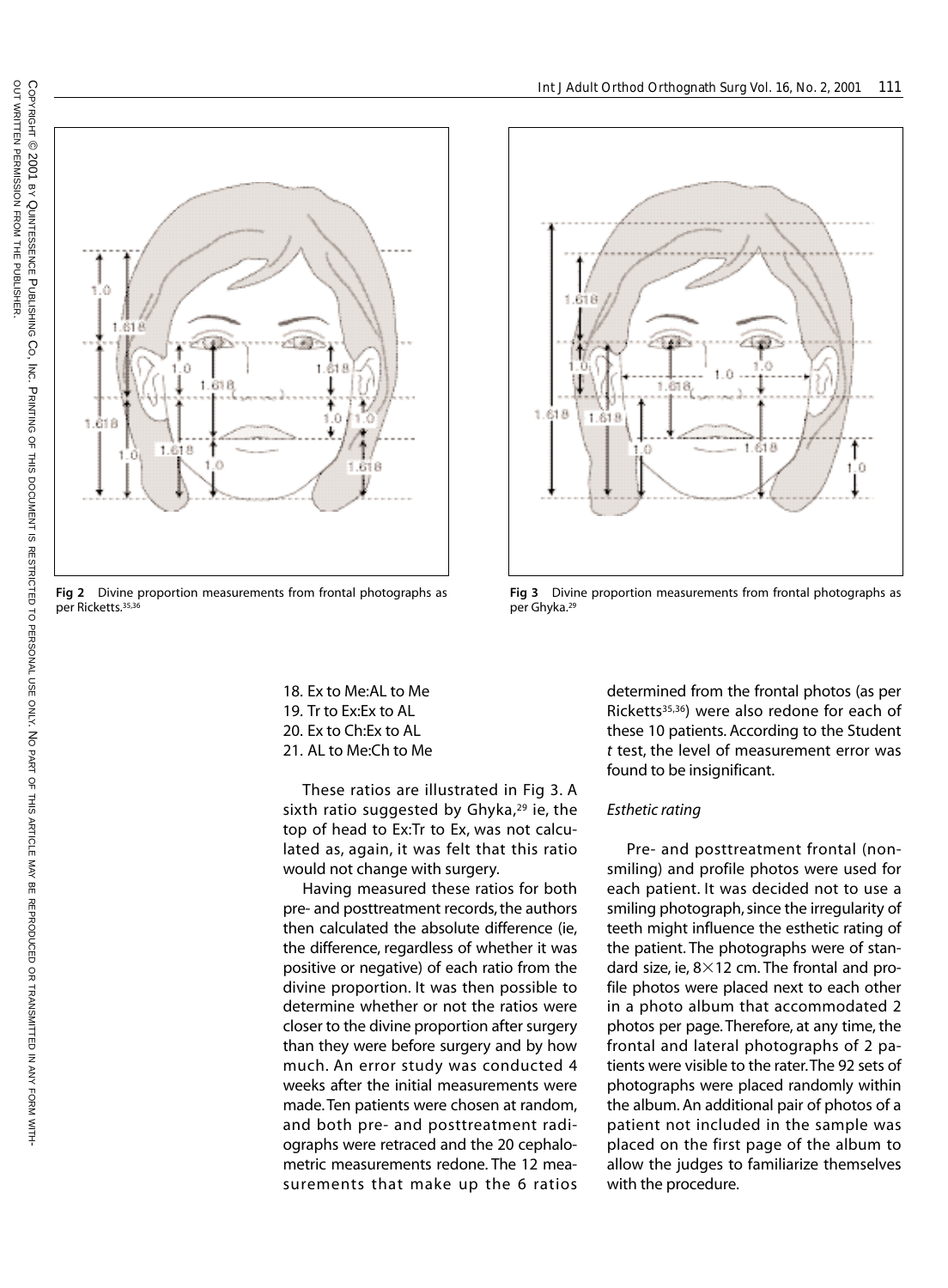#### 112 Baker/Woods

| 1.                |                 |
|-------------------|-----------------|
| Very unattractive | Very attractive |
|                   |                 |
| 2.                |                 |
| Very unattractive | Very attractive |
| З.                |                 |
| Very unattractive | Very attractive |
| 4.                |                 |
| Very unattractive | Very attractive |
| 5.                |                 |
| Very unattractive | Very attractive |
|                   |                 |
| 6.                |                 |
| Very unattractive | Very attractive |
|                   |                 |

**Fig 4** Example of scoring sheet used by judges when assessing attractiveness.

Twelve judges were chosen to rate the photographs: 2 orthodontists, 2 oral surgeons, 2 general dentists, 2 artists, 2 laypeople, and 2 people involved in the modeling industry. Six judges were male and 6 were female. Each judge was alone when the ratings were done. There was no time limit placed on the judges, but the total time averaged about 20 minutes. A 100-mm visual analog scale was used to record the judges' esthetic score for each set of photos (Fig 4). The analog scale was anchored at the left end with the words "very unattractive" and at the right end with the words "very attractive." Judges were instructed to view the frontal and profile photographs together and to record an overall rating by marking the scale where, between the 2 extremes, their rating of the patient's appearance would fit. The actual score was obtained by measuring the distance from the left end of the scale to the mark.This was similar to the method used by Phillips and coworkers in a number of studies.37–39 The final esthetic rating for each patient, both pre- and posttreatment, was taken as the average score given by the 12 judges.

Each patient's change in the esthetic rating was determined in 2 ways: the percentage change and the actual numeric change. Pearson's correlation coefficients were obtained to determine the degree of correlation between the esthetic rating for

each patient before and after surgery and the difference from phi for each ratio. Correlation coefficients were then determined to assess the degree of correlation between the change in esthetic rating and the change in the difference from phi for each ratio. This was based on the hypothesis that the ratios, as described by Ricketts35,36 and Ghyka,29 should be closer to the divine proportion in those cases in which surgery had resulted in improved facial appearance and that the greater the improvement, the greater should be the movement toward phi.

To assess intrarater reliability, the judges rated the entire sample again approximately 4 weeks after the first rating. This second rating was used only to assess reliability and was not included in the correlation study. Eleven of the 12 judges were available for this rerating. Analysis of variance was used to estimate the components of variance, and little difference was found between the first and second ratings.

## **Results**

Tables 1 and 2 show the number of measured ratios that moved toward the divine proportion, moved away from the divine proportion, or remained unchanged. These results show no clear pattern of movement toward the divine proportion as a result of treatment.

Table 3 shows the average esthetic ratings of the patients before and after treatment and the rank order of the patients, from most esthetic improvement to least esthetic improvement. This is shown in 2 different forms, first in terms of percentage change and second in terms of the numeric change. It can be seen that the rankings of the patients in order of improved appearance differed little whether the percentage change or the numeric change was used.

Table 4 shows the correlation coefficients for the esthetic rating and the difference from phi for each of the measured ratios from the pre- and posttreatment lateral cephalograms. There appears to be no correlation between the two, either before or after treatment. Consistent with the hypothesis, one would have expected to

WITH-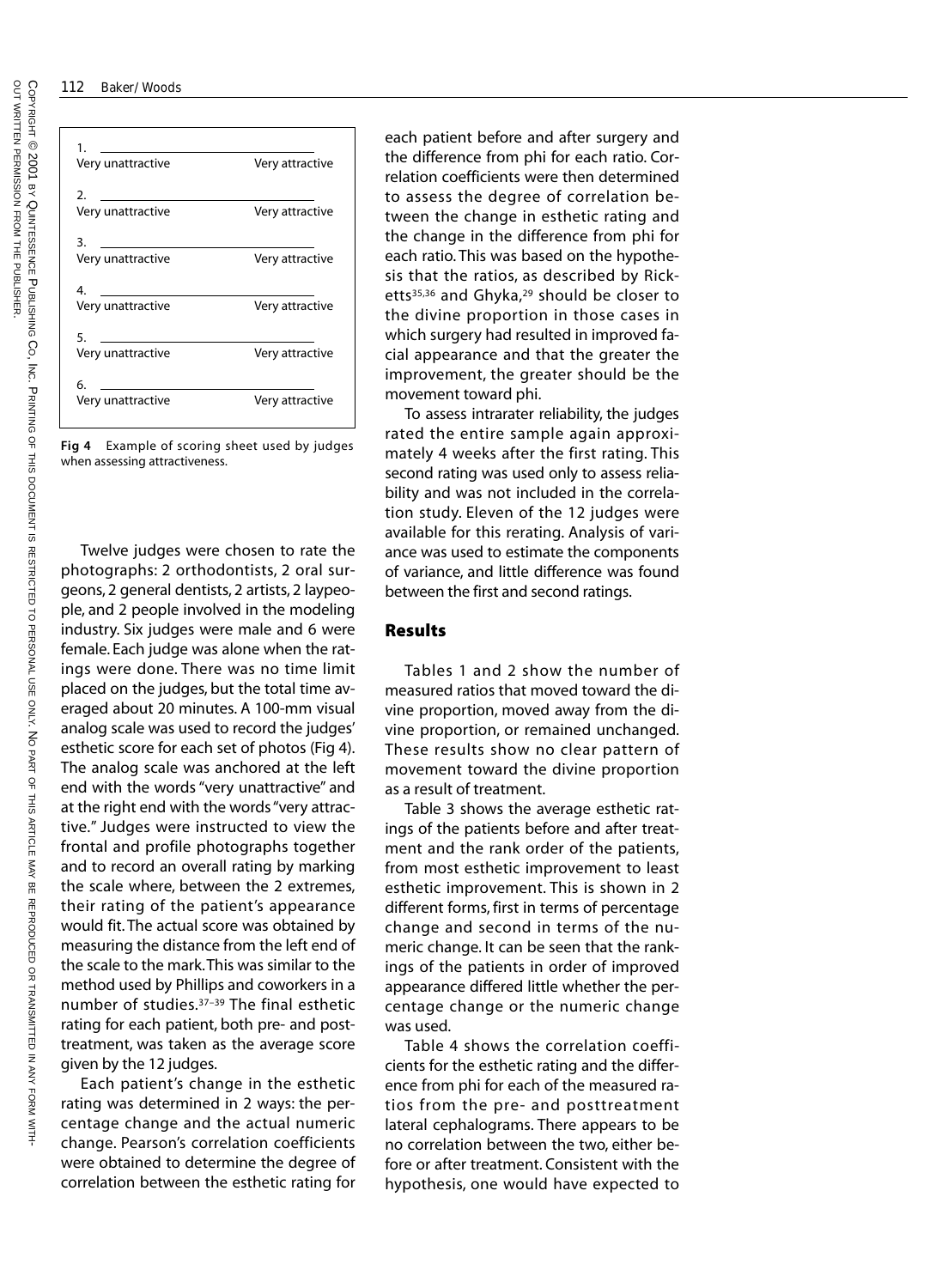| Table 1                                            | Changes in measured ratios as measured from the<br>lateral cephalograms |           |                                                |                |  |  |
|----------------------------------------------------|-------------------------------------------------------------------------|-----------|------------------------------------------------|----------------|--|--|
| Ratio                                              |                                                                         | No. moved | No moved<br>toward phi away from phi unchanged | No.            |  |  |
| Pm to Xi:Xi to Co                                  |                                                                         | 25        | 20                                             | 1              |  |  |
| N to CC:CC to Ar                                   |                                                                         | 16        | 20                                             | 10             |  |  |
| ANS to PNS:PNS to posterior<br>border of mandible  |                                                                         | 26<br>20  |                                                | O              |  |  |
|                                                    | A to anterior border of                                                 |           |                                                |                |  |  |
| mandible:anterior border of<br>mandible to pharynx |                                                                         | 21        | 24                                             | 1              |  |  |
|                                                    | Or to Ptv:Ptv to glenoid fossa                                          |           | 22                                             | 4              |  |  |
|                                                    | CC to Gn:CC to Go                                                       |           | 24                                             | $\Omega$       |  |  |
| Gn to ANS-Xi line:ANS-Xi<br>line to CC             |                                                                         | 21        | 23                                             | $\mathfrak{p}$ |  |  |
| Pm to A:A to FH                                    |                                                                         | 24        | 21                                             | 1              |  |  |
| canal to Ex                                        | Me to incisive canal:incisive                                           | 25        | 21                                             | O              |  |  |
| Pm to li:li to A                                   |                                                                         | 23        | 20                                             | 3              |  |  |

| Table 2                 | Changes in measured ratios as measured from the<br>frontal photos |                         |                            |                  |  |  |
|-------------------------|-------------------------------------------------------------------|-------------------------|----------------------------|------------------|--|--|
| Ratio                   |                                                                   | No. moved<br>toward phi | No. moved<br>away from phi | No.<br>unchanged |  |  |
| Ex to Me: Tr to Ex      |                                                                   | 20                      | 25                         |                  |  |  |
| Tr to AL:AL to Me       |                                                                   | 17                      | 28                         | 1                |  |  |
| Me to AL:AL to Ex       |                                                                   | 13                      | 31                         | 2                |  |  |
| Ex to Ch:Ch to Me       |                                                                   | 21                      | 23                         | $\mathcal{P}$    |  |  |
| Ex To AL:AL to Ch       |                                                                   | 11                      | 31                         | 4                |  |  |
| Me to Ch:Ch to AL       |                                                                   | 24                      | 19                         | 3                |  |  |
| Head height: head width |                                                                   | 23                      | 23                         | 0                |  |  |
| Ex to Me:AL to Me       |                                                                   | 19                      | 24                         | 3                |  |  |
| Tr to Ex: Ex to AL      |                                                                   | 19                      | 22                         | 5                |  |  |
| Ex to Ch: Ex to AL      |                                                                   | 15                      | 24                         | 5                |  |  |
| AL to Me:Ch to Me       |                                                                   | 20                      | 22                         | 4                |  |  |

have seen a correlation between the esthetic rating and the difference from phi, so that those patients who were rated least attractive would have had ratios further from phi than those patients who were rated more attractive.

Similarly, Table 5 shows no correlation between the esthetic rating and the difference from phi for each of the ratios measured from the frontal photos.

Tables 6 and 7 show correlation coefficients relating the percentage and the numeric changes in esthetic ratings to the change in the difference from phi. No correlation was evident between the change in esthetic rating and the movement of each of the ratios toward or away from phi.

# **Discussion**

The results of this investigation would seem to show that no relationship exists between changes in appearance as a result of orthodontic/orthognathic surgical treatment and changes in the values of those ratios that Ricketts<sup>35,36</sup> and Ghyka<sup>29</sup> claimed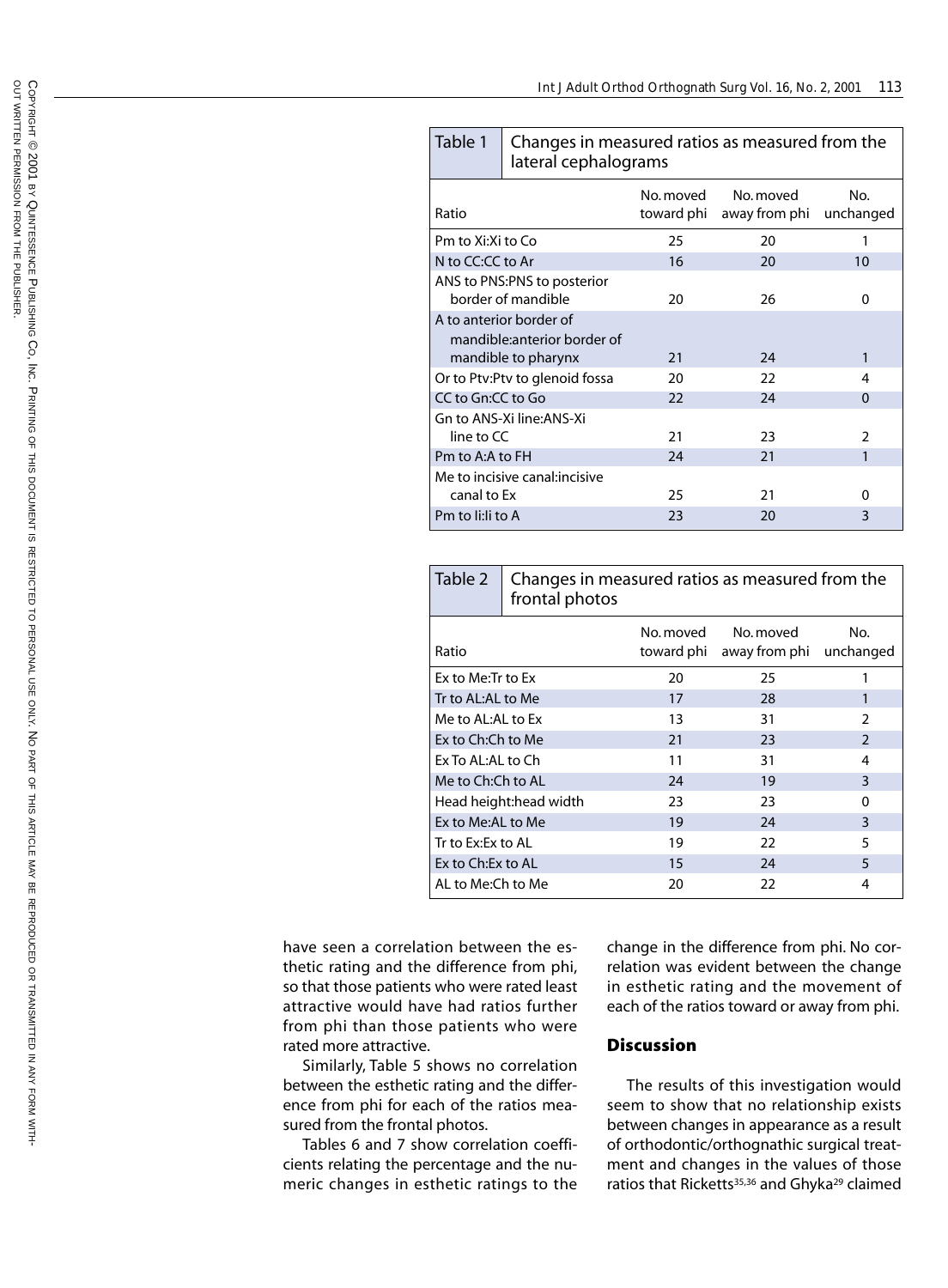COPYRIGHT

o<br>F

WRITTEN

PERMISSION

 FROMTHE

PUBLISHER.

© 2001 BY

QUINTESSENCE

PUBLISHING

CO, INC. PRINTING

 OFTHIS

DOCUMENT

 $\overline{o}$ 

RESTRICTED

 $\vec{0}$ 

PERSONAL

USE

ONLY. NO

PART OF

 THISARTICLE

MAY BE

REPRODUCED

OR

TRANSMITTED

IN ANY FORM

WITH-

| Table 3                 | Average esthetic rating of patients<br>before and after surgery and ranking of<br>improvement by both percentage<br>change and numeric change |                        |                |                |  |
|-------------------------|-----------------------------------------------------------------------------------------------------------------------------------------------|------------------------|----------------|----------------|--|
|                         | Ranking                                                                                                                                       |                        |                |                |  |
|                         |                                                                                                                                               | <b>Esthetic rating</b> | Percentage     | Numeric        |  |
| Patient no.             |                                                                                                                                               | Presurgery Postsurgery | change         | change         |  |
| 1                       | 14.0                                                                                                                                          | 47.7                   | 1              | 1              |  |
| $\overline{2}$          | 23.3                                                                                                                                          | 48.5                   | $\overline{2}$ | $\overline{2}$ |  |
| 3                       | 25.2                                                                                                                                          | 44.6                   | 3              | 3              |  |
| $\overline{\mathbf{4}}$ | 25.2                                                                                                                                          | 42.6                   | $\overline{4}$ | 5              |  |
| 5                       | 26.1                                                                                                                                          | 42.9                   | 5              | 7              |  |
| 6                       | 27.1                                                                                                                                          | 44.4                   | 6              | 6              |  |
| 7                       | 25.5                                                                                                                                          | 41.8                   | 7              | 8              |  |
| 8                       | 15.6                                                                                                                                          | 25.5                   | 8              | 13             |  |
| 9                       | 31.6                                                                                                                                          | 50.0                   | 9              | 4              |  |
| 10                      | 30.3                                                                                                                                          | 43.3                   | 10             | 11             |  |
| 11                      | 22.8                                                                                                                                          | 32.4                   | 11             | 15             |  |
| 12                      | 37.4                                                                                                                                          | 52.1                   | 12             | 9              |  |
| 13                      | 35.6                                                                                                                                          | 47.8                   | 13<br>14       | 11<br>16       |  |
| 14                      | 28.7                                                                                                                                          | 38.3                   |                |                |  |
| 15                      | 41.5                                                                                                                                          | 54.9                   | 15             | 10             |  |
| 16<br>17                | 27.0<br>29.5                                                                                                                                  | 35.7<br>38.3           | 16<br>17       | 19<br>18       |  |
| 18                      | 21.0                                                                                                                                          | 26.7                   | 18             | 24             |  |
| 19                      | 37.1                                                                                                                                          | 47.0                   | 19             | 14             |  |
| 20                      | 42.5                                                                                                                                          | 52.2                   | 20             | 17             |  |
| 21                      | 39.0                                                                                                                                          | 46.8                   | 21             | 21             |  |
| 22                      | 34.3                                                                                                                                          | 40.9                   | 22             | 22             |  |
| 23                      | 47.0                                                                                                                                          | 55.3                   | 23             | 20             |  |
| 24                      | 35.7                                                                                                                                          | 41.7                   | 24             | 23             |  |
| 25                      | 32.2                                                                                                                                          | 36.9                   | 25             | 26             |  |
| 26                      | 36.0                                                                                                                                          | 40.3                   | 26             | 27             |  |
| 27                      | 33.4                                                                                                                                          | 37.1                   | 27             | 29             |  |
| 28                      | 26.3                                                                                                                                          | 29.1                   | 28             | 33             |  |
| 29                      | 44.8                                                                                                                                          | 49.6                   | 29             | 25             |  |
| 30                      | 36.3                                                                                                                                          | 39.8                   | 30             | 30             |  |
| 31                      | 43.4                                                                                                                                          | 47.5                   | 31             | 28             |  |
| 32                      | 36.0                                                                                                                                          | 39.0                   | 32             | 32             |  |
| 33                      | 38.5                                                                                                                                          | 41.0                   | 33             | 34             |  |
| 34                      | 53.7                                                                                                                                          | 57.1                   | 34             | 31             |  |
| 35                      | 31.1                                                                                                                                          | 32.3                   | 35             | 36             |  |
| 36                      | 43.8                                                                                                                                          | 45.3                   | 36             | 35             |  |
| 37                      | 39.3                                                                                                                                          | 38.9                   | 37             | 37             |  |
| 38                      | 21.6                                                                                                                                          | 21.1                   | 38             | 38             |  |
| 39                      | 39.8                                                                                                                                          | 38.2                   | 39             | 39             |  |
| 40                      | 39.9                                                                                                                                          | 38.2                   | 40             | 41             |  |
| 41                      | 35.4                                                                                                                                          | 33.8                   | 41             | 40             |  |
| 42                      | 53.8                                                                                                                                          | 50.4                   | 42             | 44             |  |
| 43                      | 43.3                                                                                                                                          | 40.3                   | 43             | 42             |  |
| 44                      | 50.1                                                                                                                                          | 45.9                   | 44             | 45             |  |
| 45                      | 36.8                                                                                                                                          | 33.5                   | 45             | 43             |  |
| 46                      | 41.6                                                                                                                                          | 33.9                   | 46             | 46             |  |

| Table 4                                                                       | Correlation between difference from phi<br>and average esthetic ratings for ratios<br>determined from lateral cephalograms |    |                         |                            |  |
|-------------------------------------------------------------------------------|----------------------------------------------------------------------------------------------------------------------------|----|-------------------------|----------------------------|--|
|                                                                               |                                                                                                                            |    | Correlation coefficient |                            |  |
| Ratio                                                                         |                                                                                                                            | n  |                         | Pretreatment Posttreatment |  |
| Pm to Xi:Xi to Co                                                             |                                                                                                                            | 46 | $-0.425*$               | $-0.149$                   |  |
| N to CC:CC to Ar                                                              |                                                                                                                            | 46 | 0.226                   | $-0.157$                   |  |
| ANS to PNS:PNS to<br>posterior border of<br>mandible                          |                                                                                                                            | 46 | $-0.236$                | $-0.024$                   |  |
| A to anterior border of<br>mandible:anterior border<br>of mandible to pharynx |                                                                                                                            | 46 | $-0.096$                | $-0.112$                   |  |
| fossa                                                                         | Or to Ptv:Ptv to glenoid                                                                                                   | 46 | 0.195                   | $-0.090$                   |  |
| CC to Gn:CC to Go                                                             |                                                                                                                            | 46 | $-0.151$                | $-0.007$                   |  |
| Gn to ANS-Xi line:                                                            | ANS-Xi line to CC                                                                                                          | 46 | $-0.002$                | $-0.090$                   |  |
| Pm to A:A to FH                                                               |                                                                                                                            | 46 | 0.102                   | $-0.135$                   |  |
| canal to Ex                                                                   | Me to incisive canal: incisive                                                                                             | 46 | $-0.070$                | 0.078                      |  |
| Pm to li:li to A                                                              |                                                                                                                            | 46 | 0.025                   | $-0.114$                   |  |
| $*P < .01$ .                                                                  |                                                                                                                            |    |                         |                            |  |

| Table 5            | Correlation between difference from phi<br>and average esthetic ratings for ratios<br>determined from frontal photos |    |                   |          |  |
|--------------------|----------------------------------------------------------------------------------------------------------------------|----|-------------------|----------|--|
|                    | Correlation coefficient                                                                                              |    |                   |          |  |
| Ratio              | Posttreatment<br>Pretreatment<br>n                                                                                   |    |                   |          |  |
| Ex to Me: Tr to Ex |                                                                                                                      | 46 | $-0.109$          | 0.186    |  |
| Tr to AL:AL to Me  |                                                                                                                      | 46 | 0.050             | $-0.082$ |  |
| Me to AL:AL to Ex  |                                                                                                                      | 46 | 0.123             | $-0.180$ |  |
| Ex to Ch:Ch to Me  |                                                                                                                      | 46 | $-0.041$<br>0.002 |          |  |
| Ex to AL:AL to Ch  |                                                                                                                      | 46 | $-0.170$<br>0.079 |          |  |
| Me to Ch:Ch to AL  |                                                                                                                      | 46 | 0.100<br>$-0.265$ |          |  |
|                    | Head height:head width                                                                                               | 46 | $-0.085$          | $-0.174$ |  |
| Ex to Me:AL to Me  |                                                                                                                      | 46 | $-0.105$          | $-0.151$ |  |
| Tr to Ex:Ex to AL  |                                                                                                                      | 46 | $-0.126$          | 0.032    |  |
| Ex to Ch: Ex to AL |                                                                                                                      | 46 | 0.038             | 0.099    |  |
| AL to Me:Ch to Me  |                                                                                                                      | 46 | 0.022             | -0.096   |  |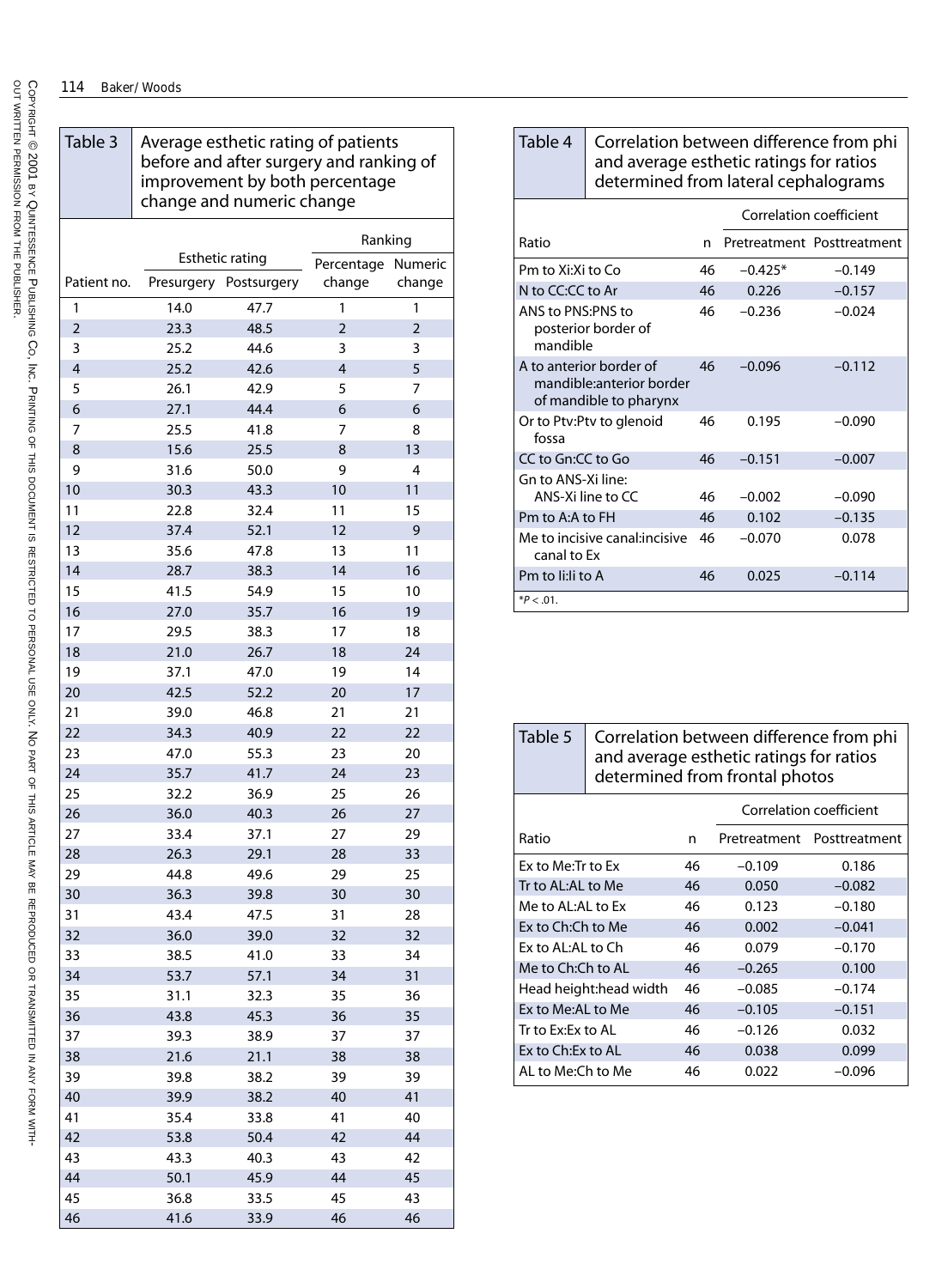| Table 6                                                                       | Correlation between change in<br>difference from phi and change in<br>esthetic ratings for ratios determined<br>from lateral cephalograms |                                |                      |                   |
|-------------------------------------------------------------------------------|-------------------------------------------------------------------------------------------------------------------------------------------|--------------------------------|----------------------|-------------------|
|                                                                               |                                                                                                                                           | <b>Correlation coefficient</b> |                      |                   |
| Ratio                                                                         |                                                                                                                                           | n                              | Percentage<br>change | Numeric<br>change |
| Pm to Xi:Xi to Co                                                             |                                                                                                                                           | 46                             | $0.367*$             | 0.253             |
| N to CC:CC to Ar                                                              |                                                                                                                                           | 46                             | 0.068                | 0.049             |
| ANS to PNS:PNS to<br>posterior border of<br>mandible                          |                                                                                                                                           | 46                             | 0.243                | 0.156             |
| A to anterior border of<br>mandible:anterior border<br>of mandible to pharynx |                                                                                                                                           | 46                             | 0.066                | 0.115             |
| Or to Pty:Pty to<br>glenoid fossa                                             |                                                                                                                                           | 46                             | 0.073                | 0.192             |
| CC to GN:CC to GO                                                             |                                                                                                                                           | 46                             | 0.206                | 0.059             |
| Gn to ANS-Xi line:<br>ANS-Xi line to CC                                       |                                                                                                                                           | 46                             | 0.185                | 0.119             |
| Pm to A:A to FH                                                               |                                                                                                                                           | 46                             | 0.034                | 0.068             |
| Me to incisive canal:                                                         | incisive canal to Ex                                                                                                                      | 46                             | $-0.151$             | $-0.177$          |
| Pm to li:li to A                                                              |                                                                                                                                           | 46                             | $-0.139$             | $-0.170$          |
| $*P < .05$ .                                                                  |                                                                                                                                           |                                |                      |                   |

| Table 7                                   | Correlation between change in<br>difference from phi and change in<br>esthetic ratings for ratios determined<br>from frontal photos |    |             |          |
|-------------------------------------------|-------------------------------------------------------------------------------------------------------------------------------------|----|-------------|----------|
|                                           | Correlation coefficient                                                                                                             |    |             |          |
|                                           |                                                                                                                                     |    | Percentage  | Numeric  |
| Ratio                                     |                                                                                                                                     | n  | change      | change   |
| Ex to Me:Tr to Ex                         |                                                                                                                                     | 46 | 0.196       | 0.204    |
| Tr to AL:AL to Me                         |                                                                                                                                     | 46 | $0.393^{+}$ | $0.345*$ |
| Me to AL:AL to Ex<br>46                   |                                                                                                                                     |    | 0.159       | 0.134    |
| Ex to Ch:Ch to Me<br>46                   |                                                                                                                                     |    | 0.219       | 0.277    |
| Ex to AL:AL to Ch<br>46                   |                                                                                                                                     |    | $-0.016$    | $-0.084$ |
| Me to Ch:Ch to AL                         |                                                                                                                                     | 46 | 0.079       | 0.164    |
| Head height:head width<br>46              |                                                                                                                                     |    | 0.137       | 0.022    |
| Ex to Me:AL to Me                         |                                                                                                                                     | 46 | 0.181       | 0.144    |
| Tr to Ex:Ex to AL<br>46                   |                                                                                                                                     |    | $-0.275$    | $-0.168$ |
| Ex to Ch: Ex to AL<br>46                  |                                                                                                                                     |    | 0.185       | 0.255    |
| Al to Me:Ch to Me<br>46<br>0.003<br>0.122 |                                                                                                                                     |    |             |          |
| * $P < .05$ ; $P < .01$ .                 |                                                                                                                                     |    |             |          |

would be in the divine proportion in beautiful faces. Some individual variation, however, is worth considering. For example, in one patient, 18 of the 21 measured ratios moved toward phi, with only 1 moving away and 2 remaining unchanged. However, this patient was ranked only 21st for improvement in esthetics, with a 20% change (39 to 46.8). In 6 patients, 14 ratios (the second highest number) moved toward phi; however, the rankings of their esthetic change ranged from first (ie, the patient with the greatest improvement) to 41st. The patient with the fewest number of ratios moving towards phi (ie, 2) had the second lowest esthetic improvement (a worsening of appearance by 8.8%). However, in the patient with the lowest improvement score (–18%), 8 ratios moved towards phi. Finally, in 29 of 46 patients in the total sample, more ratios moved away from the divine proportion than toward it. Examples of individual cases are presented in Figs 5 to 7.

These results clearly differ from those of Ricketts' analysis from both lateral cephalograms and photographs. It seems that Ricketts developed the golden ratios from a variety of sources, although the soft tissue ratios were determined after examination of the photos of 10 fashion models.<sup>35,36</sup> The hard tissue ratios were compiled from a composite of 30 Peruvian patients (the radiographs of whom Ricketts<sup>35</sup> described as the most beautiful he had ever seen) as well as "normal" subjects from his own research sample and from the universities of Michigan, Pennsylvania, and Iowa.36 There may be a subtle difference between using a sample of above-average beauty (ie, models) and a sample that is described as "normal" based on a description of their occlusions. It is not clear whether Ricketts was suggesting that all patients with normal occlusal and skeletal relationships, and hence showing (in theory) cephalometric ratios in the divine proportion, should also possess beautiful facial appearances and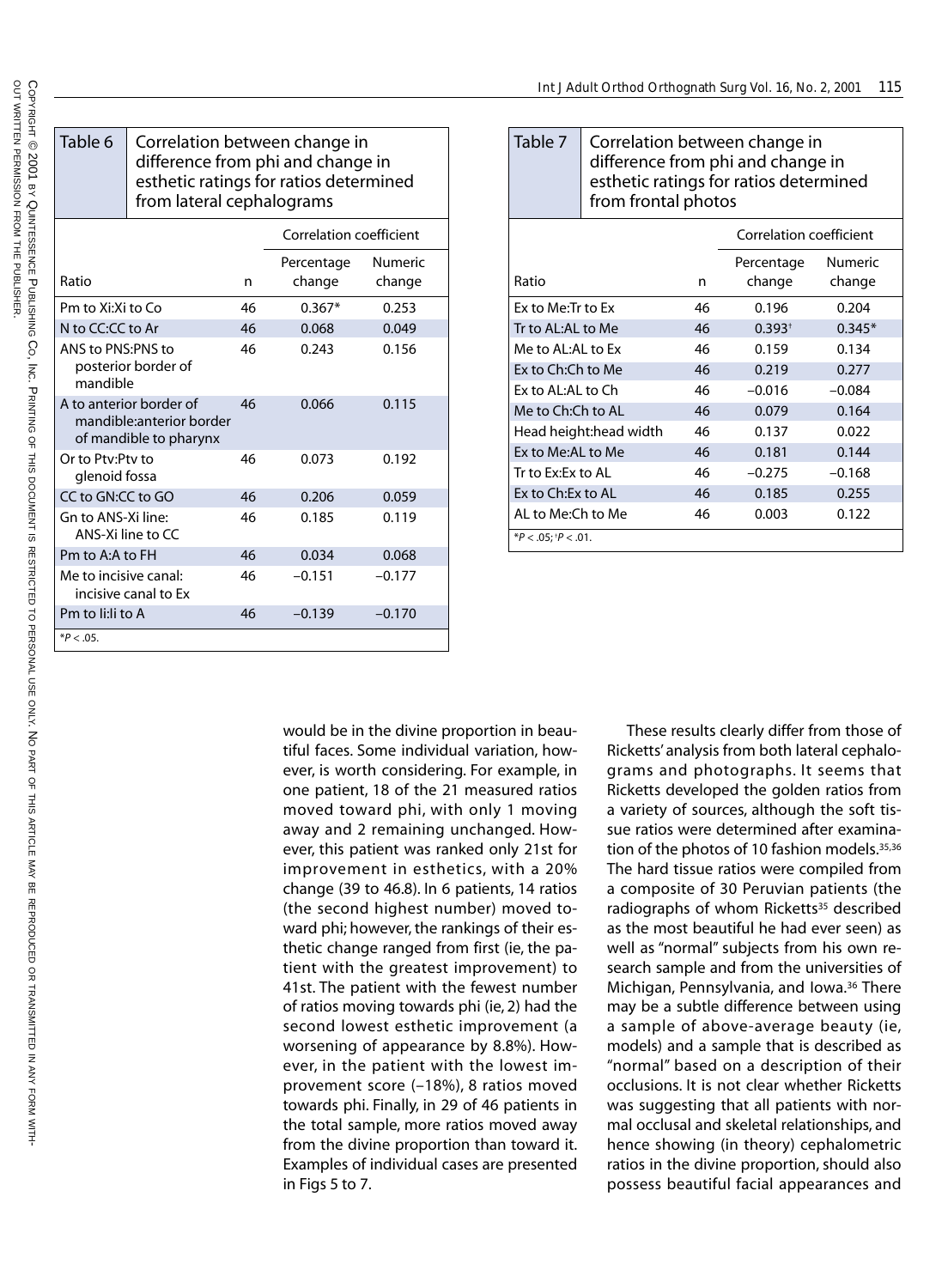

**Figs 5a to 5d** *(Left)* Pretreatment and *(right)* posttreatment frontal and lateral photographs of the patient ranking fourth in esthetic improvement. Fourteen of the 21 measured ratios in this patient moved toward the divine proportion.

Figs 6 and 7 These photographs illustrate the variability seen in the study. In both patients, 8 ratios moved towards the divine proportion. However, the patient shown in Figs 6a to 6d was ranked 23rd in order of esthetic improvement (an improvement of 8.3 points), while the patient in Figs 7a to 7d ranked 46th (a worsening of 7.5 points).



**Figs 7a to 7d**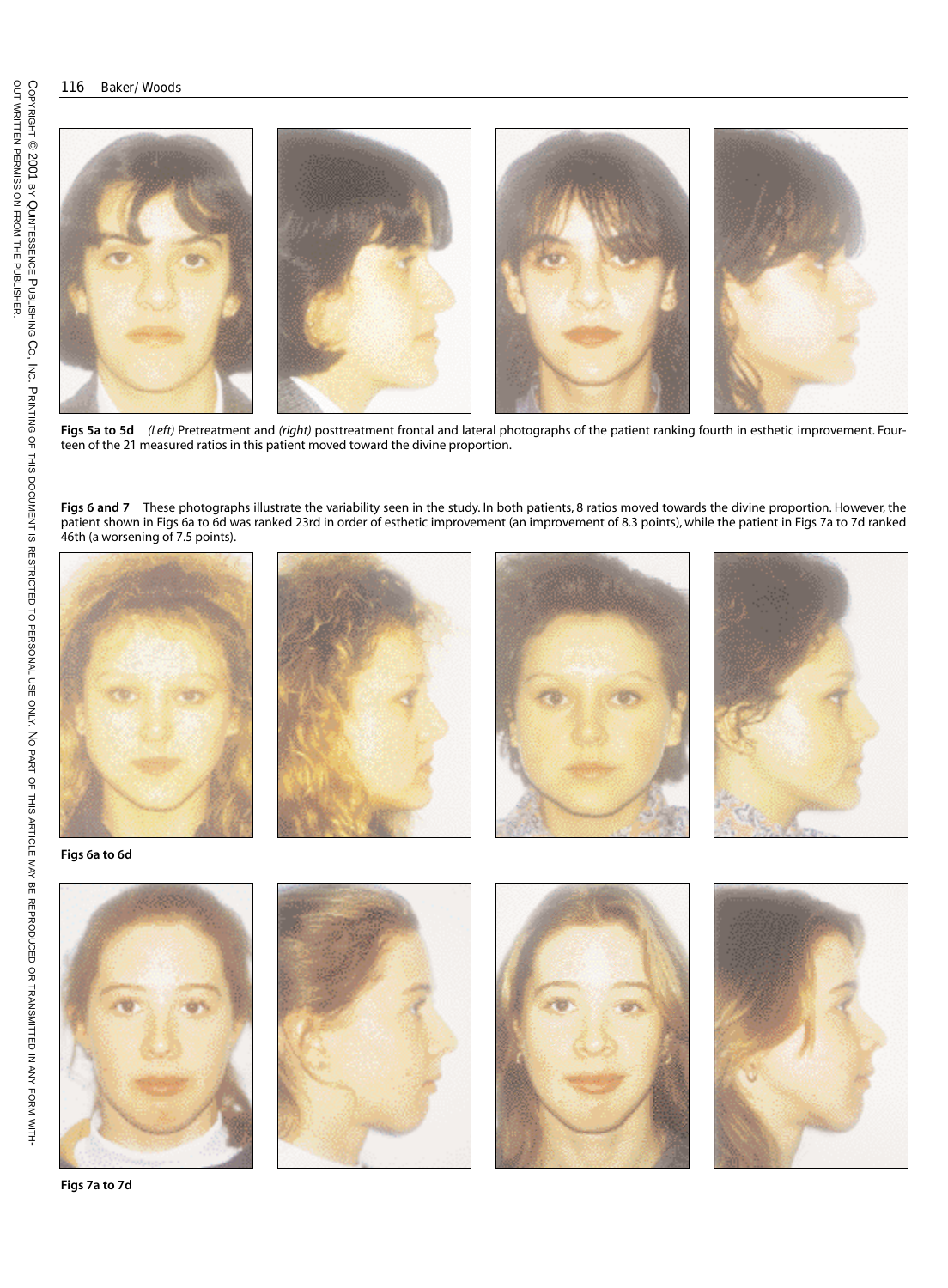exhibit soft tissue ratios in the divine proportion. In contrast to the present study, therefore, it would seem that Ricketts did not attempt to find golden proportions in both the hard and soft tissues of the same sample of patients. Ricketts did suggest that the divine proportions provide formulas by which orthognathic surgery can be planned, and in 1991, he did indeed describe 2 cases in which orthognathic surgery had been planned using the divine proportions.40 However, the results of the present study have shown that not only did the measured ratios often move away from the divine proportion rather than toward it, but that an improvement in esthetics often took place, even when a majority of the proportions were further away from the golden ratio after surgery. It could be argued by the proponents of the use of the divine proportion that, had surgery been planned for the patients in this sample using the divine proportion, their esthetic improvements might have been greater. A future study may be undertaken in which video-imaging of potential postsurgical appearance is performed, first with traditional cephalometric planning methods and then again using the divine proportion. The 2 resulting images could then be rated to determine which method was more likely to result in an accurate representation of the actual surgical result.

Only a few other studies involving attempts to repeat Ricketts' findings have been published. Nakajima and Yanagisawa,<sup>41</sup> for instance, attempted to find golden proportions in frontal facial photographs of Japanese Class II and Class III patients, although it was unclear why this sample was chosen. Rather than the divine proportion, they found that the ratio of 1.143 (the square root of 2):1 predominated.42 They also found this same ratio in a sample of Japanese models. In contrast, Kawakami et al,<sup>43</sup> in a sample of 30 Japanese men and 30 women, found that while several of the soft tissue ratios were in the divine proportion, others were not. Moss et al<sup>44</sup> used 3-dimensional techniques to evaluate facial esthetics, measuring various widths within the face, and found none to be in the divine proportion.

The rating of facial attractiveness will always be somewhat subjective, making it difficult to correlate changes in esthetics with any particular facial measurement. By using laypeople as judges as well as professionals trained in the assessment of facial appearance, we hoped to obtain as realistic a rating of beauty as possible. This method was consistent with that of Farkas.<sup>45</sup> While 10 of the 46 patients were rated as actually having a worsened appearance after surgery, these negative changes were very small, with the highest being only 18%, or a drop from an average rating of 41 to 33. These small negative changes should perhaps be better interpreted as a lack of any real facial change as a result of surgery. The worsening in facial esthetics (and, for that matter, the improvement in some cases) may be a reflection of factors other than the changes resulting from surgery, and in a retrospective study such as this, it is not possible to control such things as facial makeup and hairstyles, which may also influence esthetic judgments.

In planning for the present study, the statistical assessment of changes in esthetic ratings required some consideration. It was decided to provide this assessment in 2 ways, first as a percentage change and again as the actual numeric change. In theory, these 2 methods could have provided quite different results. A patient whose esthetic rating went from 1 to 4, for instance, would have shown a 300% change, greater improvement than any case in this study. However, the numeric change from 1 to 4 (ie, 3) would only have been placed 32nd in order of esthetic improvement. With a numeric change of only 3, one might not have expected much clinically recognizable change and hence little change in the values of the measured proportions. However, a 300% change would have suggested great improvement. Table 3 shows that there was, in fact, good correlation between the percentage changes and the numeric changes found in this study. The patients with the 3 greatest percentage improvements also showed the 3 greatest numeric improvements. Furthermore, correlations between the esthetic improvement and changes in the difference from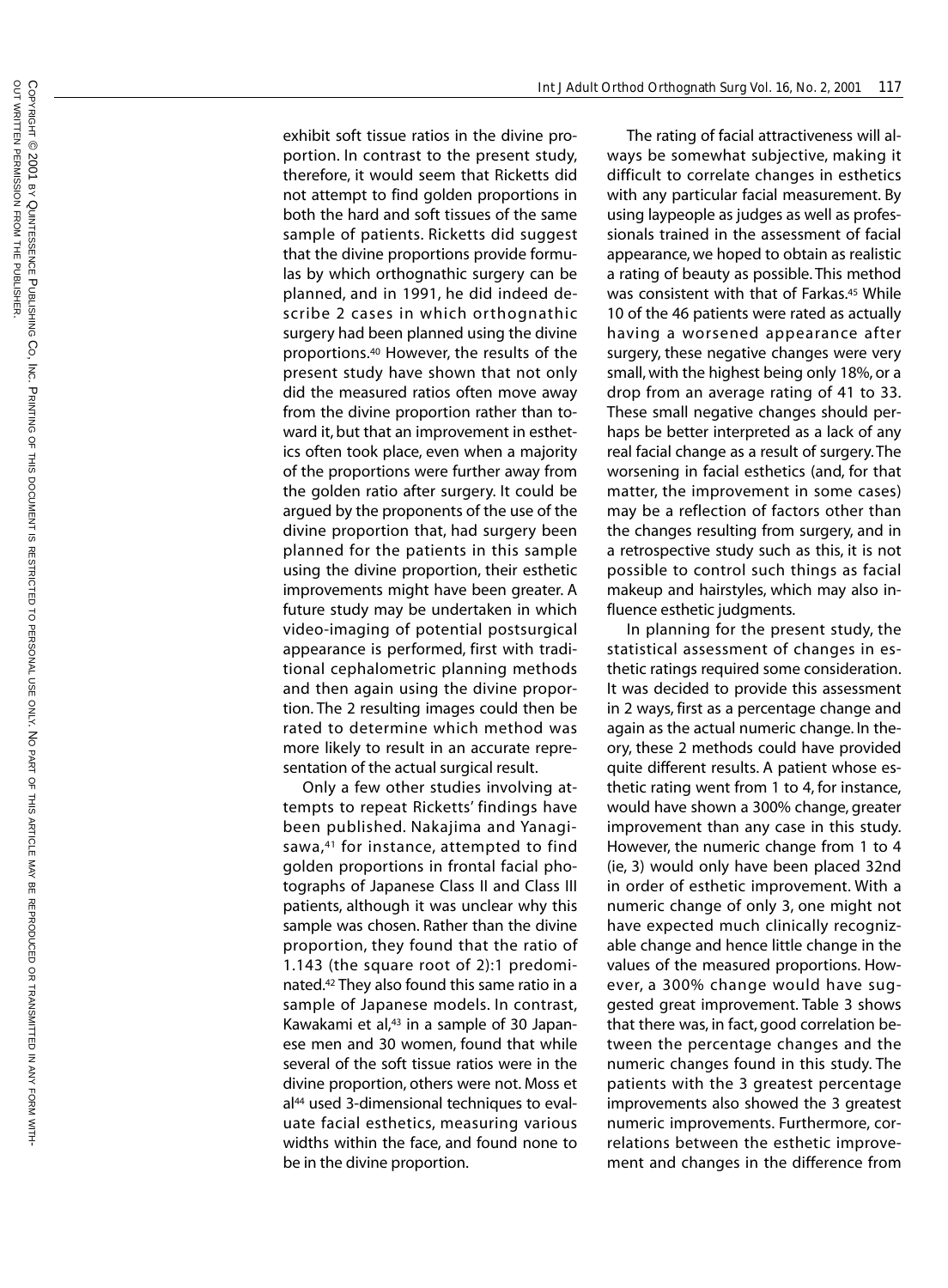WITH-

phi for the measured ratios were performed twice, once using the percentage change and again using the numeric change. No significant correlations were found in either case.

In reviewing the literature, it is obvious that few studies have dealt with changes in facial esthetics. In one study, Barrer and Ghafari46 assessed profile silhouettes before and after treatment, assessing these only as either "satisfactory" or "unsatisfactory." Lundstrom et al<sup>47</sup> used orthodontists, orthodontic graduate students, laypeople, and artists to rate changes in facial esthetics in subjects from age 12 to age 18. They used a scoring system of 1 to 5, with 1 representing very attractive and 5 representing very disharmonious. The change in esthetics was simply taken as the number of categories that each case moved up or down the scale. The same system was used by Kerr and O'Donnell.<sup>48</sup> Dunleavy et al<sup>49</sup> used a variety of judges to assess the effects of orthognathic surgery. In their study, pre- and posttreatment photographs were shown to the judges at the same time. Those subjects who were determined to show changes in appearance were ranked from most to least improved. Only 19 patients were studied, however. Phillips et al<sup>37</sup> pointed out that the number of patients chosen to be ranked might differ from judge to judge. The method used by Phillips et al $37$  was similar to that used in this study. Pre- and posttreatment frontal and profile photographs were shown together to different panels of judges, who each recorded their esthetic preferences on the 100-mm visual analog scale. The numeric change in esthetics in that study was used, rather than a percentage change. Their results were handled differently, however, as the purpose of their study was to evaluate the effects of 2 different treatment modalities, rather than simply to assess the esthetic changes occurring within a treatment group.

The use of the visual analog scale was based on the work of Howells and Shaw<sup>50</sup> and several studies by Phillips and others.37–39 All these authors had stated that the visual analog scale was popular with the judges, allowing ratings to be

given quickly and providing more flexibility than numeric or equal-appearing interval scales. It also allows the ratings to be interpreted as continuous variables. However, Howells and Shaw<sup>50</sup> stated that it is unlikely that judges are able to actually discriminate and record their beliefs with the same degree of precision that the scale would be capable of recording. This would then result in a statistically "noisy" system. According to Aitken,<sup>51</sup> the visual analog system has another limitation as well. Two judges may place a mark at the same point, for instance, without actually feeling the same way about a particular image. Phillips et al<sup>38</sup> also considered that the distribution of ratings might not be the same for all judges, because some may neglect certain portions of the scale. To overcome this problem and to decrease the statistical noise associated with the visual analog method, they first converted the raw scores from the visual analog scale to a ranking scale, with patients ranked from most esthetic to least esthetic. This transformation was not undertaken in this study, as it was necessary to actually obtain numeric values for changes in esthetics to search for a correlation between the degree of esthetic improvement and the amount of movement in each ratio toward phi. Statistical analyses in this and in other studies have shown a reasonably high intrarater reliability for the visual analog scale.

## **Conclusions**

Taking into account the limitations of any cephalometric and facial measurement study, the following conclusions can be made.

1. The measurements that Ricketts<sup>35,36</sup> and Ghyka<sup>29</sup> suggested should be in divine proportion in beautiful faces are just as likely to move away from this ratio as toward it following combined orthodontic/orthognathic surgical treatment, especially if treatment is not planned according to the divine proportion.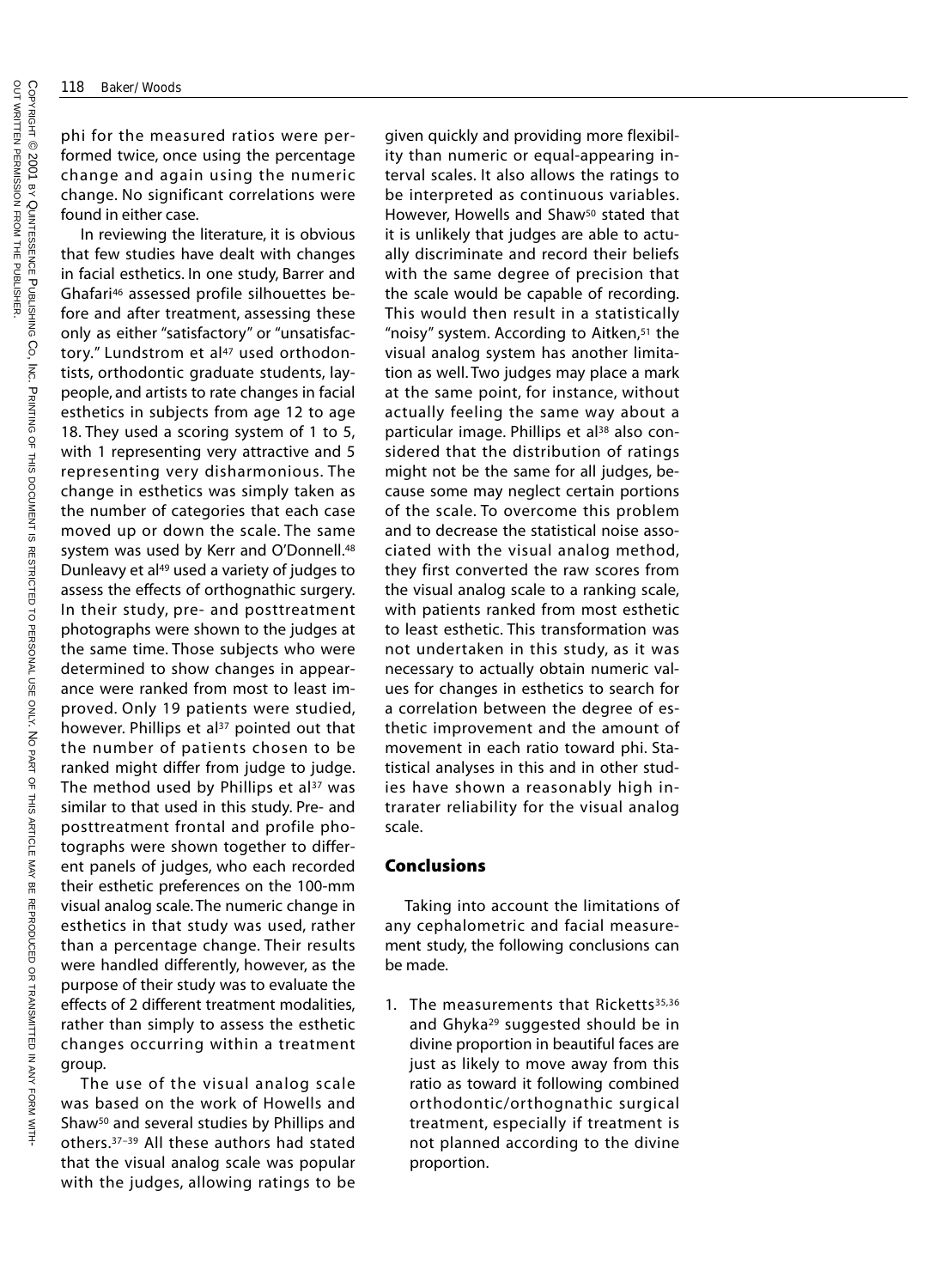- 2. There seems to be no correlation between esthetic rating and the divine proportion in various facial and cephalometric ratios, either before or after treatment.
- 3. There seems to be no correlation between the change in esthetic rating as a result of treatment and changes in the values of the measured ratios.
- 4. The visual analog scale is a useful method for recording judgment of facial attractiveness.
- 5. Since it seems to be possible for beautiful faces not to exhibit ratios in the divine proportion, and vice versa, if the divine proportions are to be used in orthodontic/orthognathic surgical planning, they should be used only as general guides alongside other well-established treatment planning methods.

## **Acknowledgments**

The authors would like to thank Dr James Curtain for the provision of some of the cases used in this study. This study was supported in part by a small grant from the Australian Society of Orthodontists' Foundation for Research and Education.

## **References**

- 1. Runion GE. The Golden Section. Palo Alto, CA: Dale Seymour, 1990:1–2.
- 2. Herz-Fischler R. A Mathematical History of Division in Extreme and Mean Ratio. Waterloo, Ontario: Wilfred Laurier, 1987:164–170.
- 3. Gardner M. Facts and Fallacies in the Name of Science. New York, NY: Dover, 1957:178.
- 4. Garland TH. Fascinating Fibonaccis, Mystery and Magic in Numbers. Palo Alto, CA: Dale Seymour, 1995.
- 5. Cook TA. The Curves of Life. New York, NY: Dover, 1914:420.
- 6. Taylor RE. No Royal Road. Chapel Hill, NC: North Carolina University Press, 1942:251–287.
- 7. Morison S. Fra Luca de Pacioli. New York, NY: Kraus, 1969:1–29.
- 8. Hedian H. The golden section and the artist. Fibonacci Q 1976;14:406–418.
- 9. Bouleau C. The Painter's Secret Geometry. London:Thames and Hudson, 1963:101.
- 10. Wittkower R. The changing concept of proportion. Daedalus 1960;89:199–215.
- 11. Markowsky G. Misconceptions about the golden ratio. Colorado Math J 1992;23:2–19.
- 12. Fechner GT. Various attempts to establish a basic form of beauty: Experimental aesthetics, golden section and square [translation of chapter XIV of Fechner's Vorscule der Aesthetik, based on the reprint of the 3rd edition, 1925 (1st edition 1876)]. Empirical Stud Arts 1997;15:115–130.
- 13. Schiffman H, Bobko D. Preference in linear partitioning. The golden section reexamined. Perception Psychophys 1978;24:102–103.
- 14. Green CD. All that glitters: A review of psychological research on the aesthetics of the golden section. Perception 1995;24:937–968.
- 15. Hoge H. The golden section hypothesis—Its last funeral. Empirical Stud Arts 1997;15:233–255.
- 16. Hambidge J. The Elements of Dynamic Symmetry. New York: Dover, 1920.
- 17. Cook TA. A new disease in architecture. The Nineteenth Century 1922;91:521–530.
- 18. Robertson M. The golden section or golden cut. The mystery of proportion in design. RIBA J 1948;536–545.
- 19. Erickson B. Art and geometry—Proportioning devices in pictorial composition. Leonardo 1986;19:211–215.
- 20. Camfield WA. Juan Gris and the golden section. Art Bull 1965;47:128–134.
- 21. Fischler R. On the application of the golden ratio in the visual arts. Leonardo 1981;14:31–32.
- 22. Le Corbusier. The Modulor; A Harmonious Measure to the Human Scale Universally Applicable to Architecture and Mechanics. De Francia P, Bostok A (trans). London: Faber and Faber, 1954:23–68.
- 23. Lendvai E. Bela Bartok—An Analysis of His Music. New York: Kahn and Averill, 1971:17–34.
- 24. Adams CS. Erik Satie and golden section analysis. Music Lett 1996;77:242–253.
- 25. Church AH. On the Relation of Phyllotaxis to Mechanical Laws. London: Williams and Norgate, 1904:5.
- 26. Brousseau A. On the trail of the California pine. Fibonacci Q 1968;6:69–76
- 27. Adler I, Barabe D, Jeans RV. A history of the study of phyllotaxis. Ann Botany 1997;80:231–244.
- 28. Benjafield J. A review of recent research on the golden section.Empirical Stud Arts 1985;3:117–134.
- 29. Ghyka M. The Geometry of Art and Life. New York: Steed and Ward, 1946:102–107.
- 30. Seghers MJ, Longacre JJ, de Stefano GA. The golden proportion and beauty. Plast Reconstr Surg 1964;34:382–386.
- 31. Levin EI. Dental aesthetics and the golden proportion. J Prosthet Dent 1978;40:244–252.
- 32. Shoemaker WA, Nestor J. A time to recognize the science in the art of healing. Fla Dent J 1981;52: 22–23,46–47.
- 33. Snow SR. Esthetic smile analysis of maxillary anterior tooth width: The golden percentage. J Esthet Dent 1999;11:177–184.
- 34. Preston JD. The golden proportion revisited. J Esthet Dent 1993;5:247–251.
- 35. Ricketts RM. The biologic significance of the divine proportion and Fibonacci series. Am J Orthod 1982;81:351–370.
- 36. Ricketts RM. Facial art, the divine proportion and the science of esthetics. In: Ricketts RM. Provocations and Perceptions in Craniofacial Orthopedics, vol 1. Boulder, CO: RMO, 1989:149–212.
- 37. Phillips C, Trentini CJ, Douvartzidis N. The effect of treatment on facial attractiveness. J Oral Maxillofac Surg 1992;50:590–594.
- 38. Phillips C, Tulloch C, Dann C. Rating of facial attractiveness. Community Dent Oral Epidemiol 1992;20:214–220.
- 39. Phillips C, Griffin T, Bennett E. Perception of facial attractiveness by patients, peers and professionals. Int J Adult Orthod Orthognath Surg 1995;10: 127–135.
- 40. Ricketts RM. The science and art of aesthetic recontouring of the face. In: Ousterhout DK (ed). Aesthetic Contouring of the Craniofacial Skeleton. Boston: Little, Brown and Co, 1991:71–88.